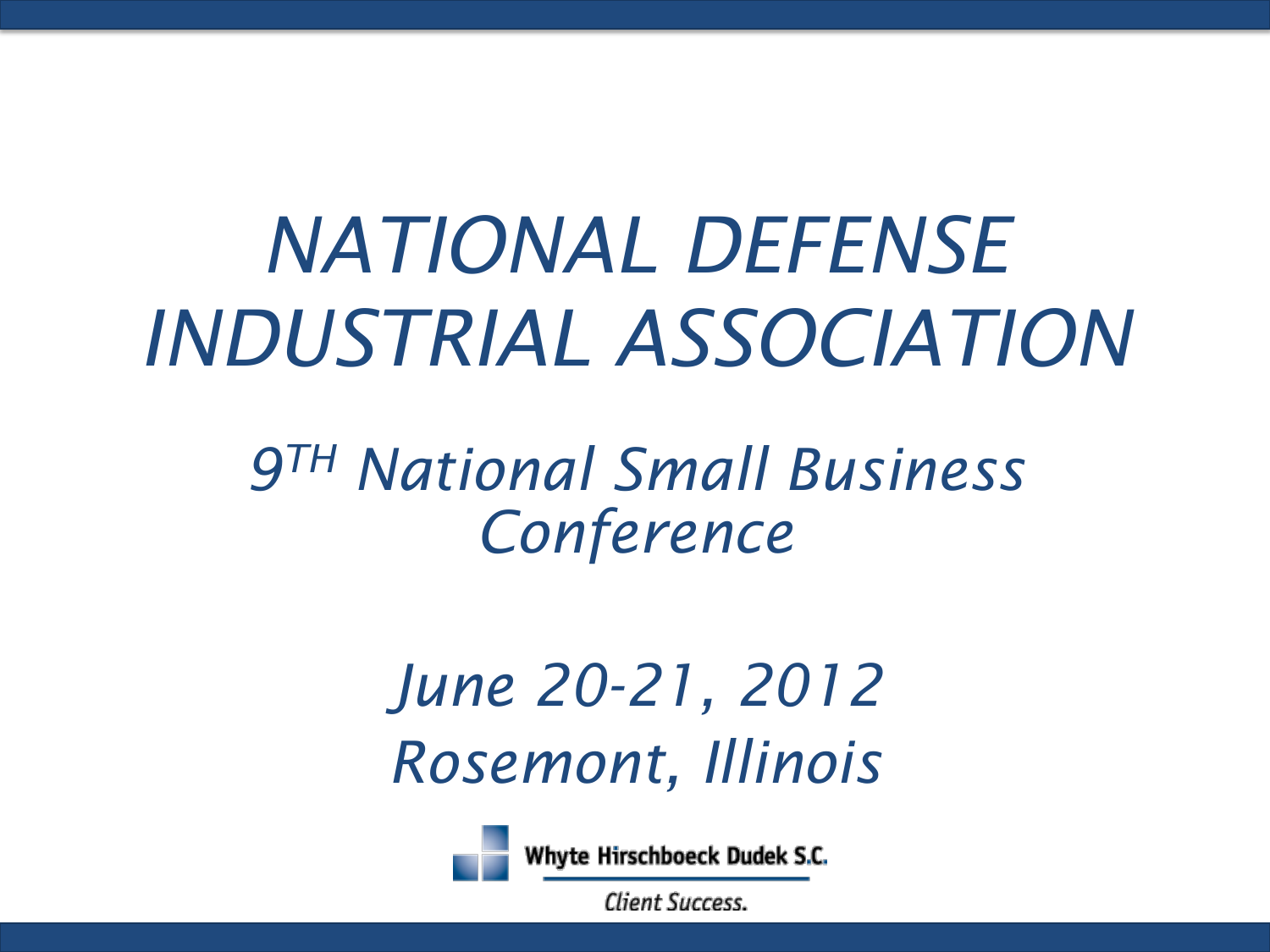# *Capitalizing on the Rule of Two and Other Set-Aside Business Strategies*

#### *Presented by Bill Hughes*

*Whyte Hirschboeck Dudek S.C. 555 East Wells Street Milwaukee, WI 53202 414-978-5301 whughes@whdlaw.com*



Whyte Hirschboeck Dudek S.C.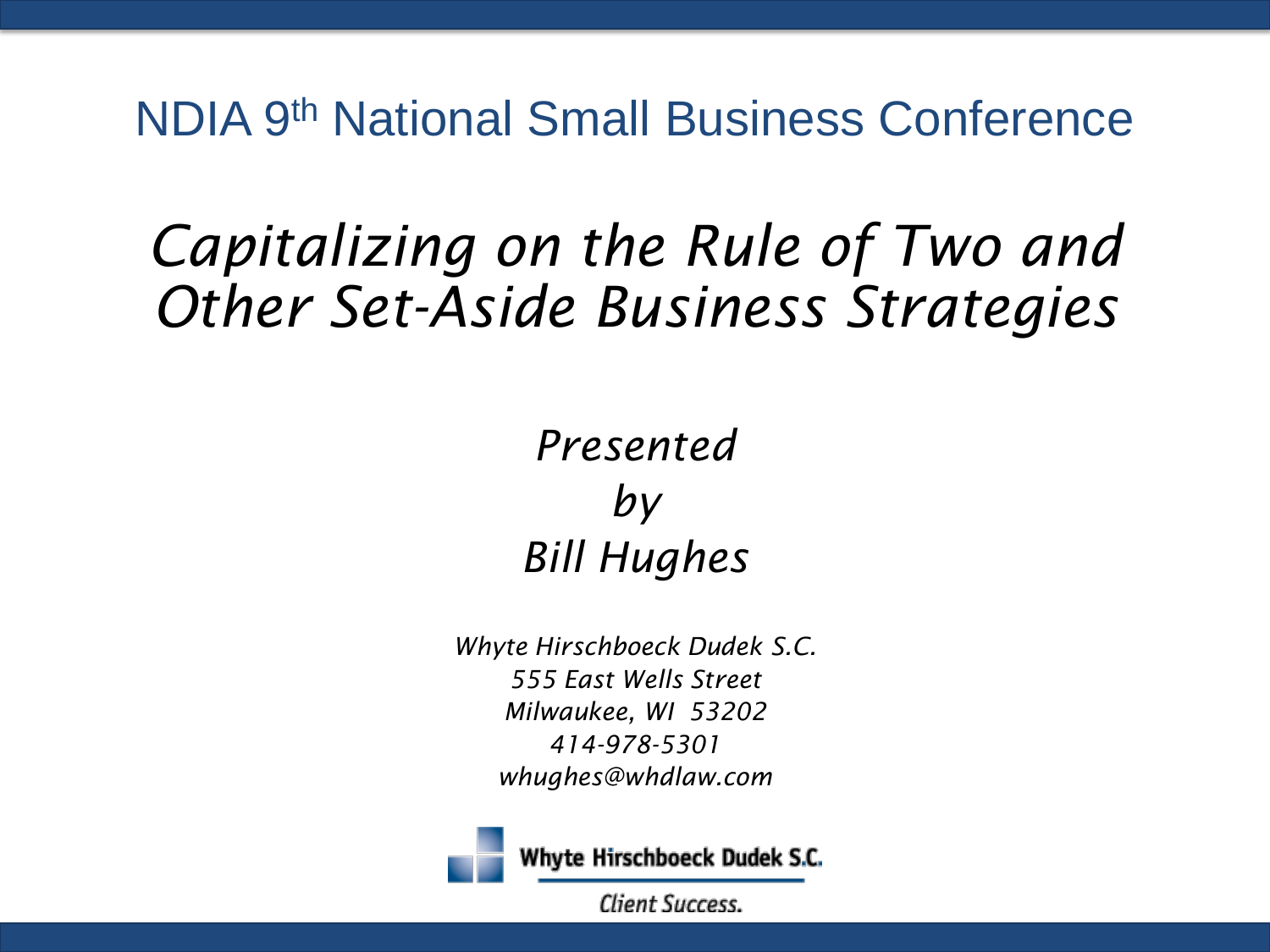- *Small Business Set-Asides*
	- *Purpose*
		- *Promote objectives of the Small Business Act*
		- *Recognize importance of small business*
	- *Exception to "full and open" competition*

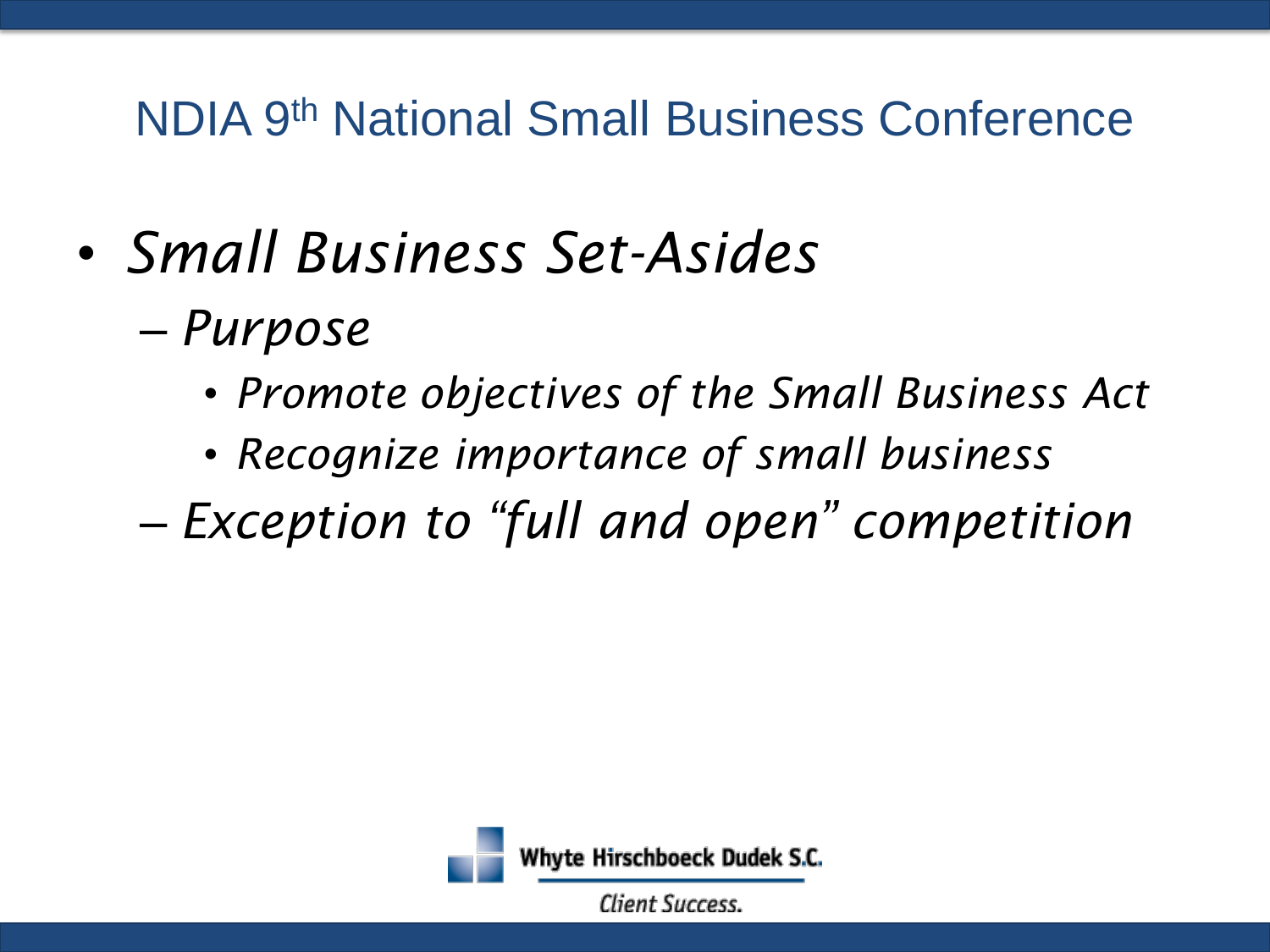- *Small Business Set-Asides (con't.)*
	- *Eligibility*
	- *Small business concern*
		- *Includes Affiliates*
		- *Not dominant*
		- *Meets size standards*
	- *NAICS codes*
	- *Self-certification*
	- *Recertification*



Whyte Hirschboeck Dudek S.C.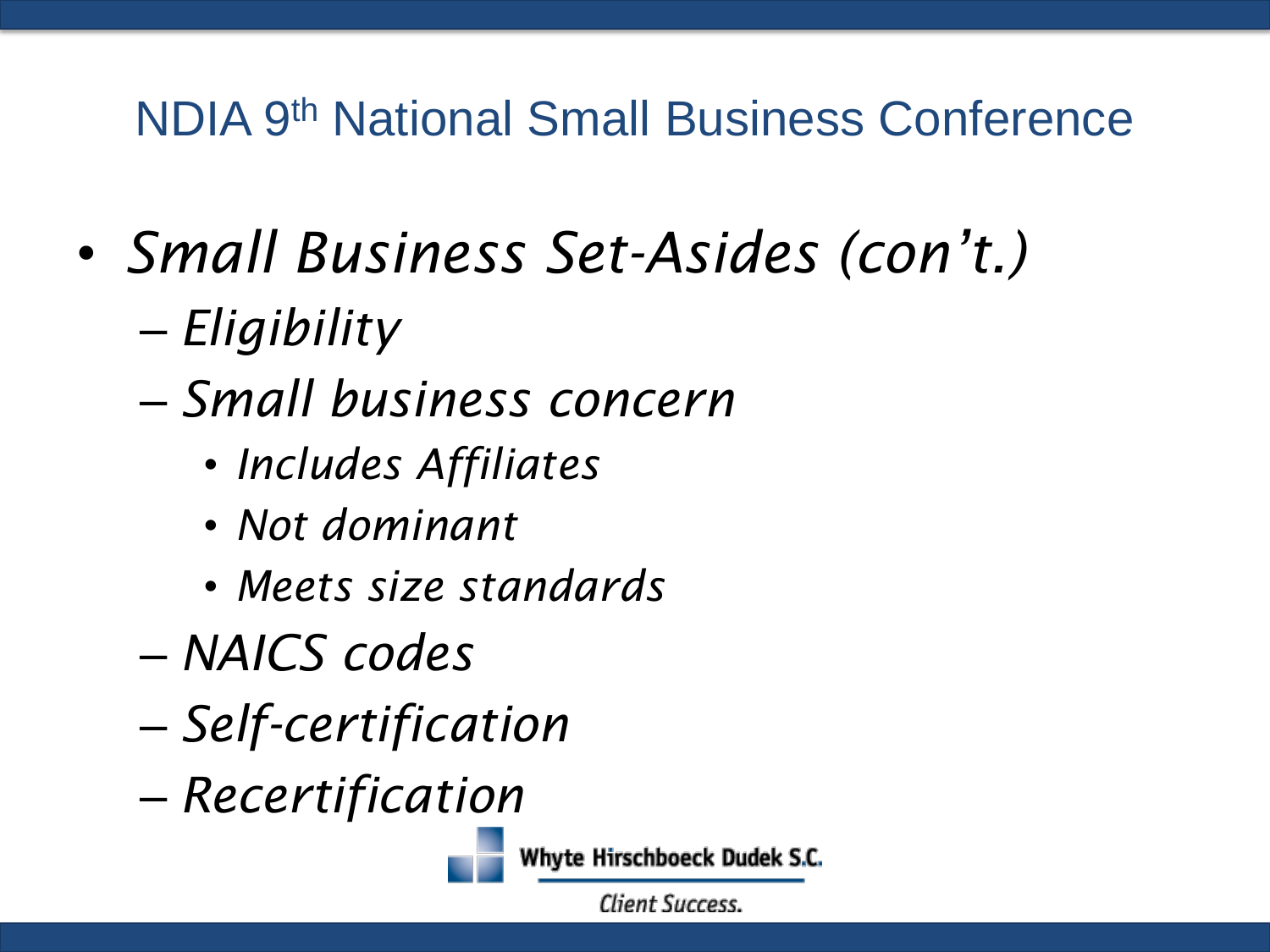- *Set-Aside Programs/Opportunities (\$100B)* – *Small business (23%)*
	- *Veteran-owned small business*
	- *Service-disabled veteran-owned small business (3%)*
	- *HUBZone small (3%)*
	- *Small disadvantaged (5%)*
	- *Women-owned small (5%)*



Whyte Hirschboeck Dudek S.C.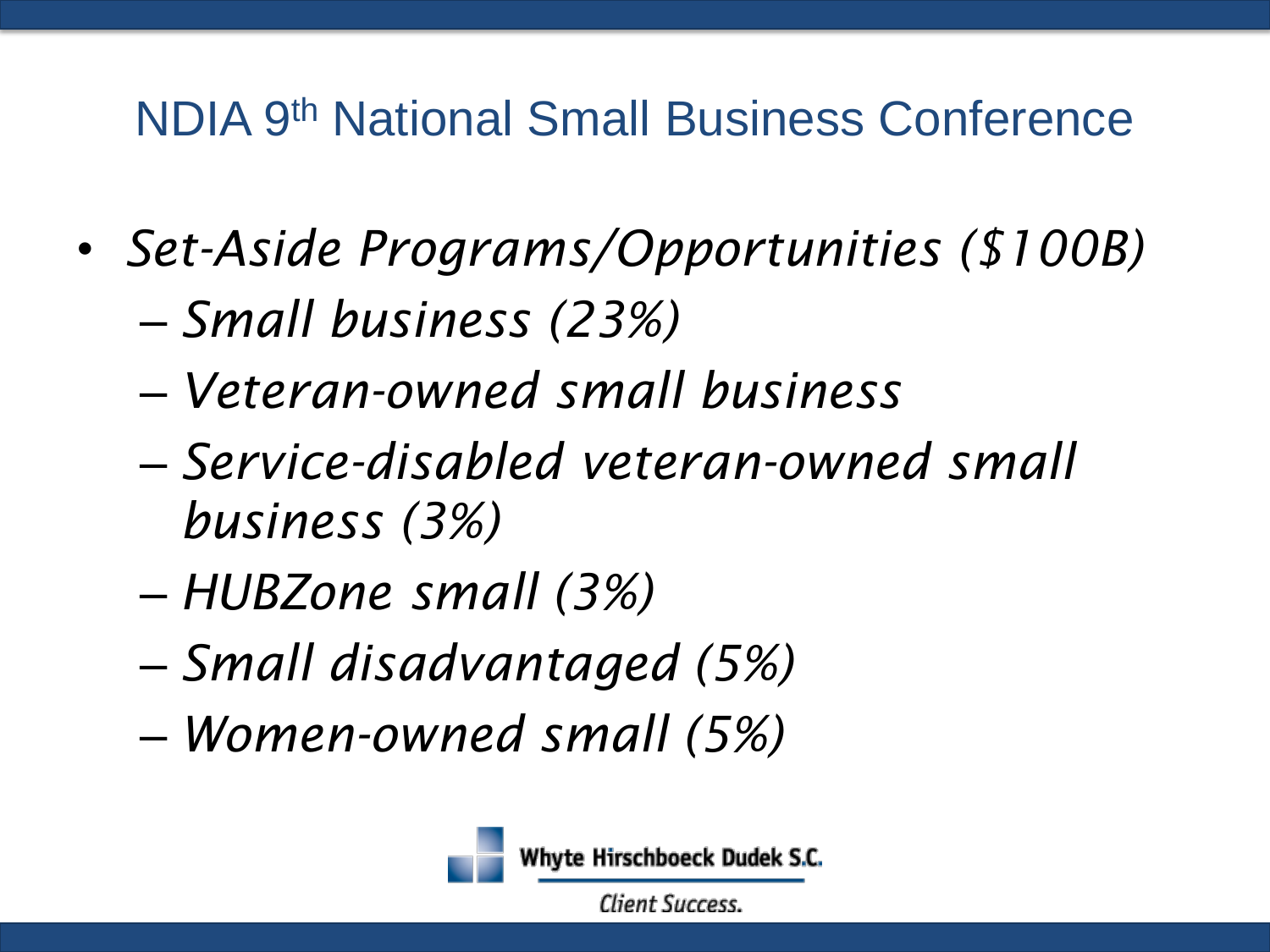• *Set-Aside Program Frustrations*

– *Agency failure to meet goals*

- *Agency refusal to acknowledge small business capabilities*
- *Agency preferences for large business incumbents*
- *Award of small business set-asides to large businesses*
- *Award of SDVO set-asides to non-SDVO entities*



Whyte Hirschboeck Dudek S.C.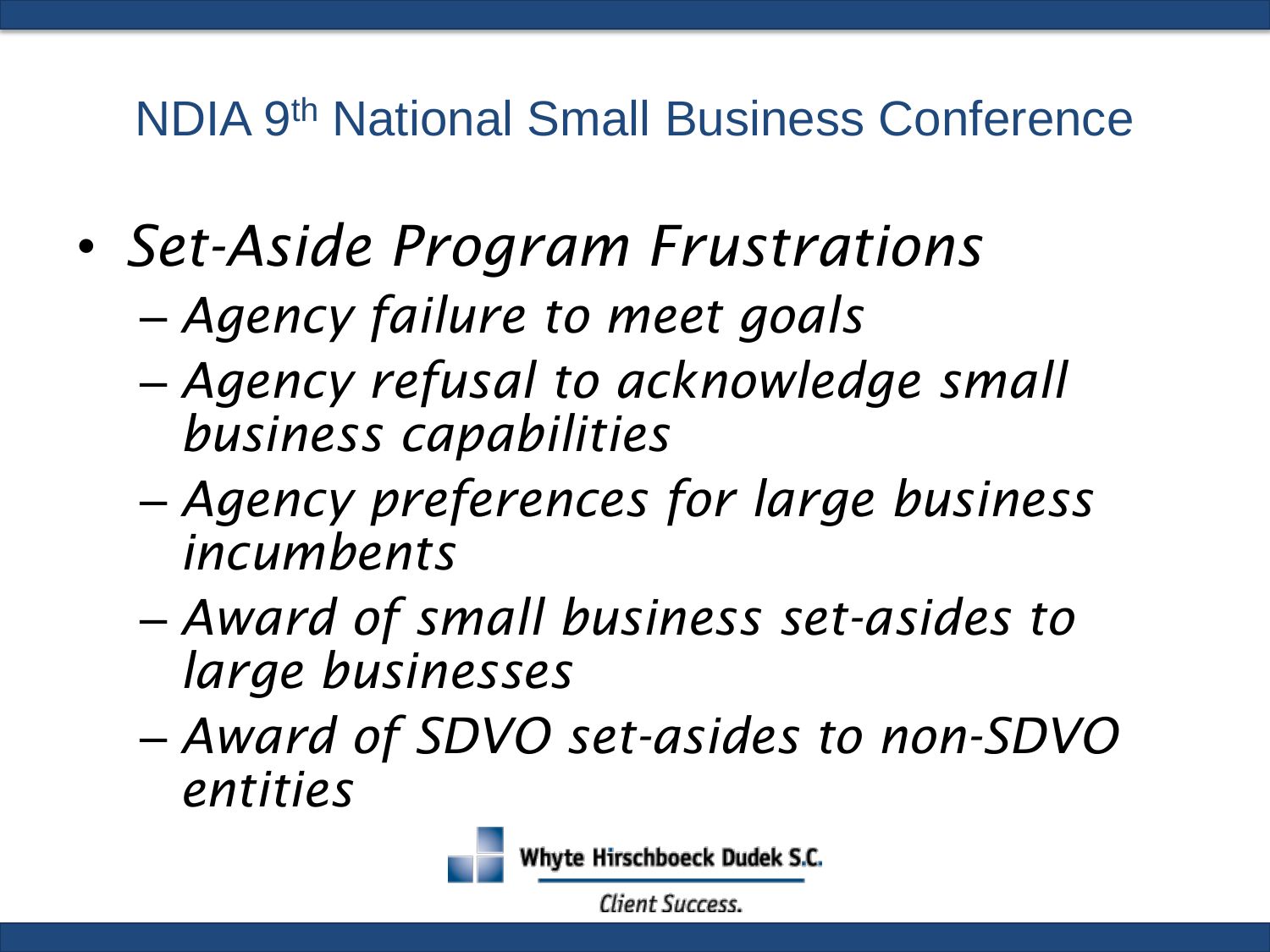- *Set-Asides for Small Business – FAR Subpart 19.5*
	- *Process for the set-aside decision*
	- *Contracting Officer's role/duties*
		- *CO "shall review acquisitions to determine if they can be set aside"*
		- *CO "shall perform market research."*
		- *CO "shall . . . document why a small business set-aside is not appropriate"*



Whyte Hirschboeck Dudek S.C.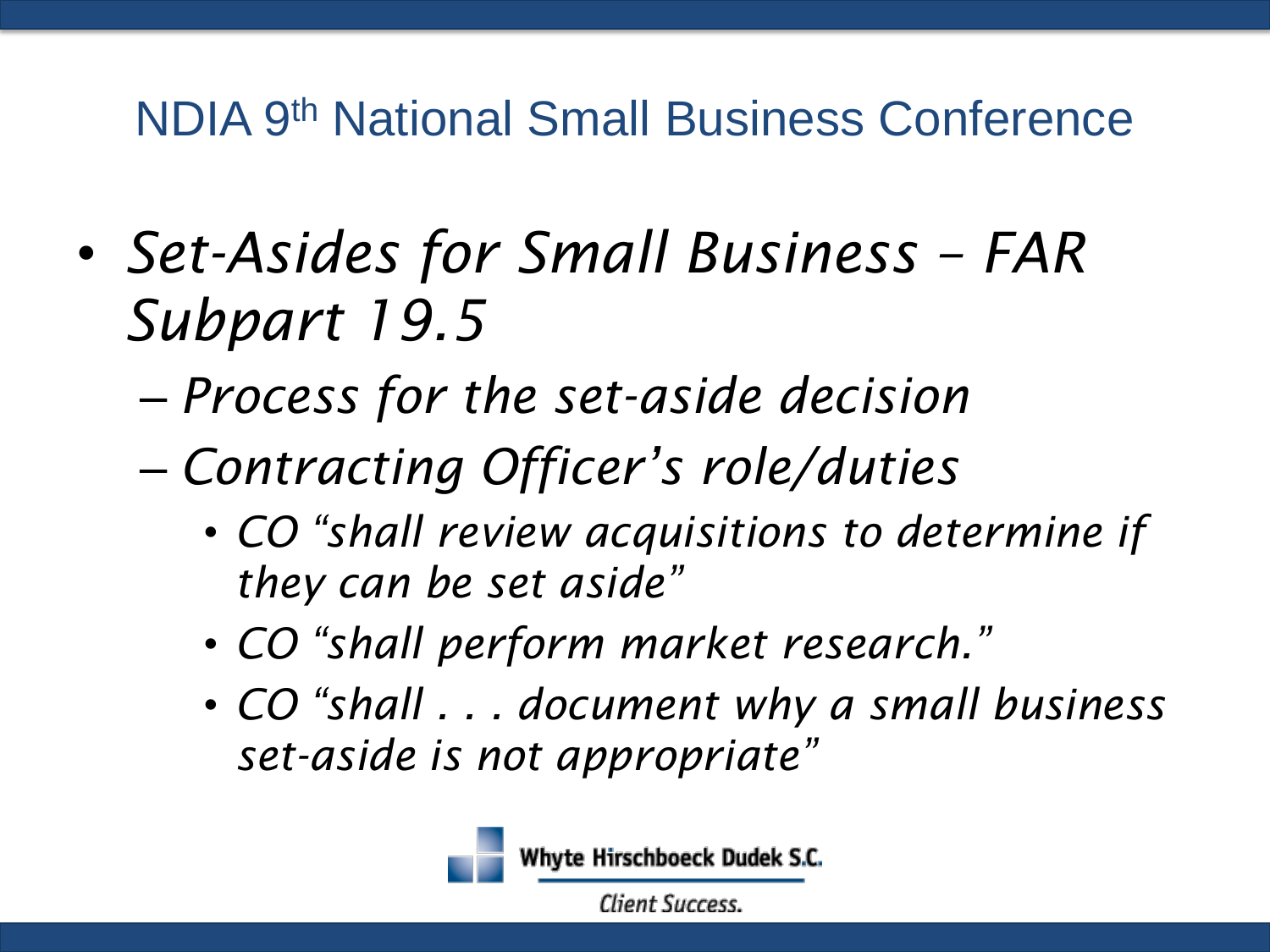- *Set-Asides for Small Business – FAR Subpart 19.4*
	- *The SBA's Role/Duties*
		- *Review proposed acquisitions – recommend set asides, new small business sources or breakout of components*
		- *Review proposed acquisition packages – recommend contracting methods to increase small business prime contract opportunities*

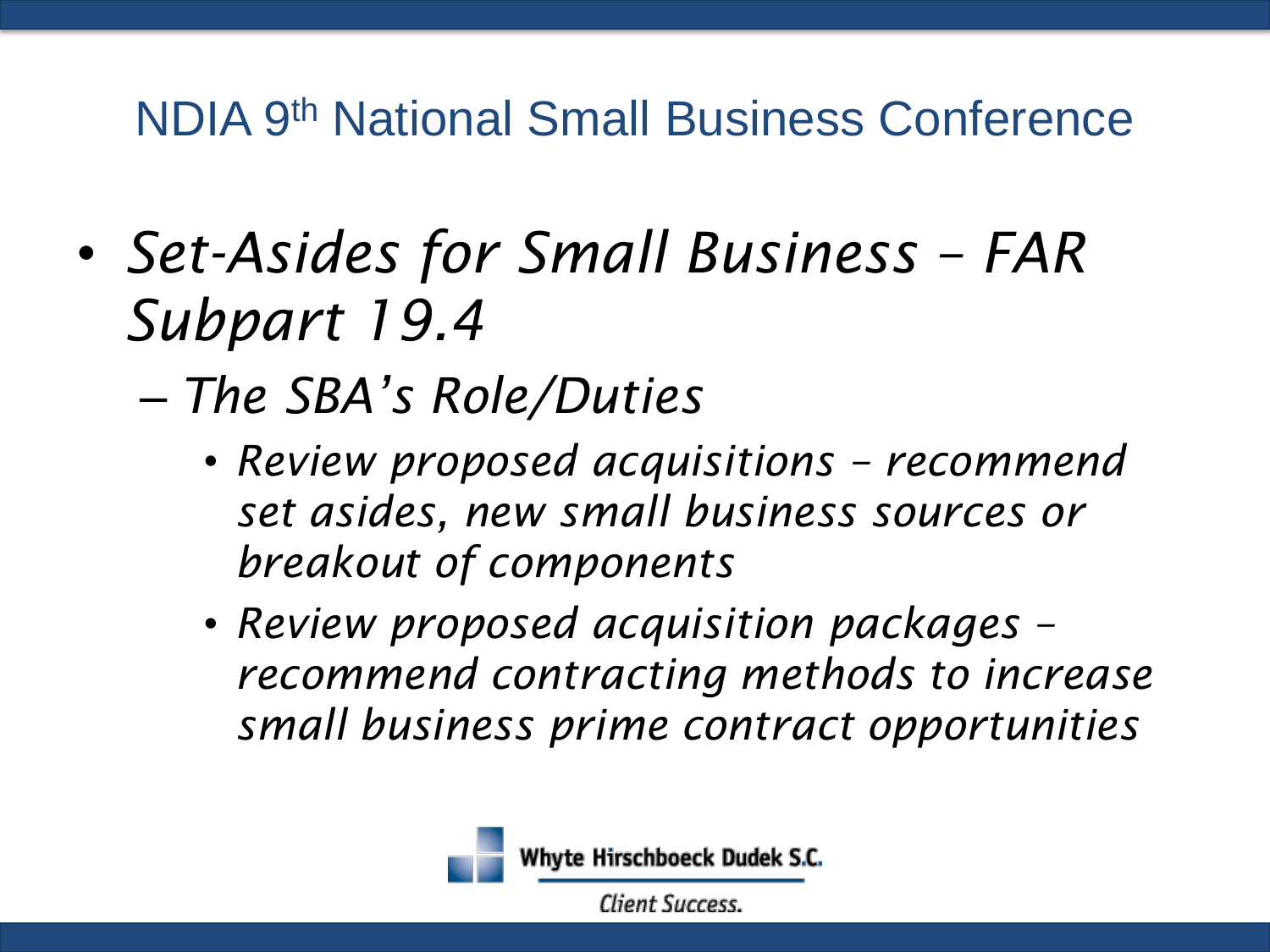- *Requirements for Set-Asides*
	- *CO "shall set aside" acquisitions in certain cases*
		- *When in the interest of national defense*
		- *To ensure fair proportion of contracts is with small business*
	- *Exclusions*
		- *Purchases below certain thresholds*
		- *Purchases from required sources of supply*
		- *FSS contracts*



Whyte Hirschboeck Dudek S.C.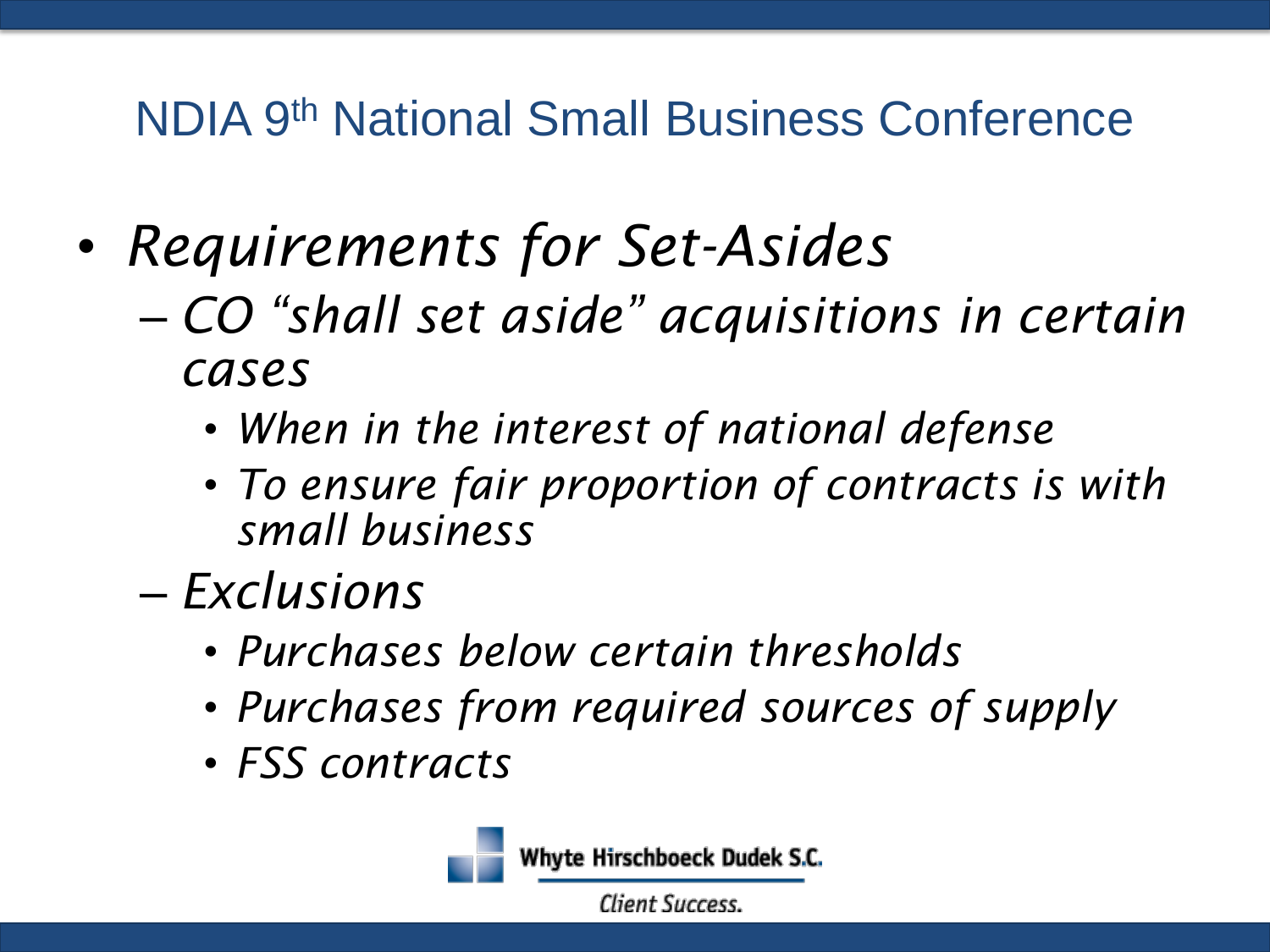- *Requirements for Set-Asides (con't.)*
	- *The Rule of Two – Total Set-Aside is mandatory if:*
		- *Acquisition is over \$150,000*
		- *Reasonable expectation of offers from at least two responsible small businesses (offering the products of small businesses)*
		- *Award will be made at fair market prices*

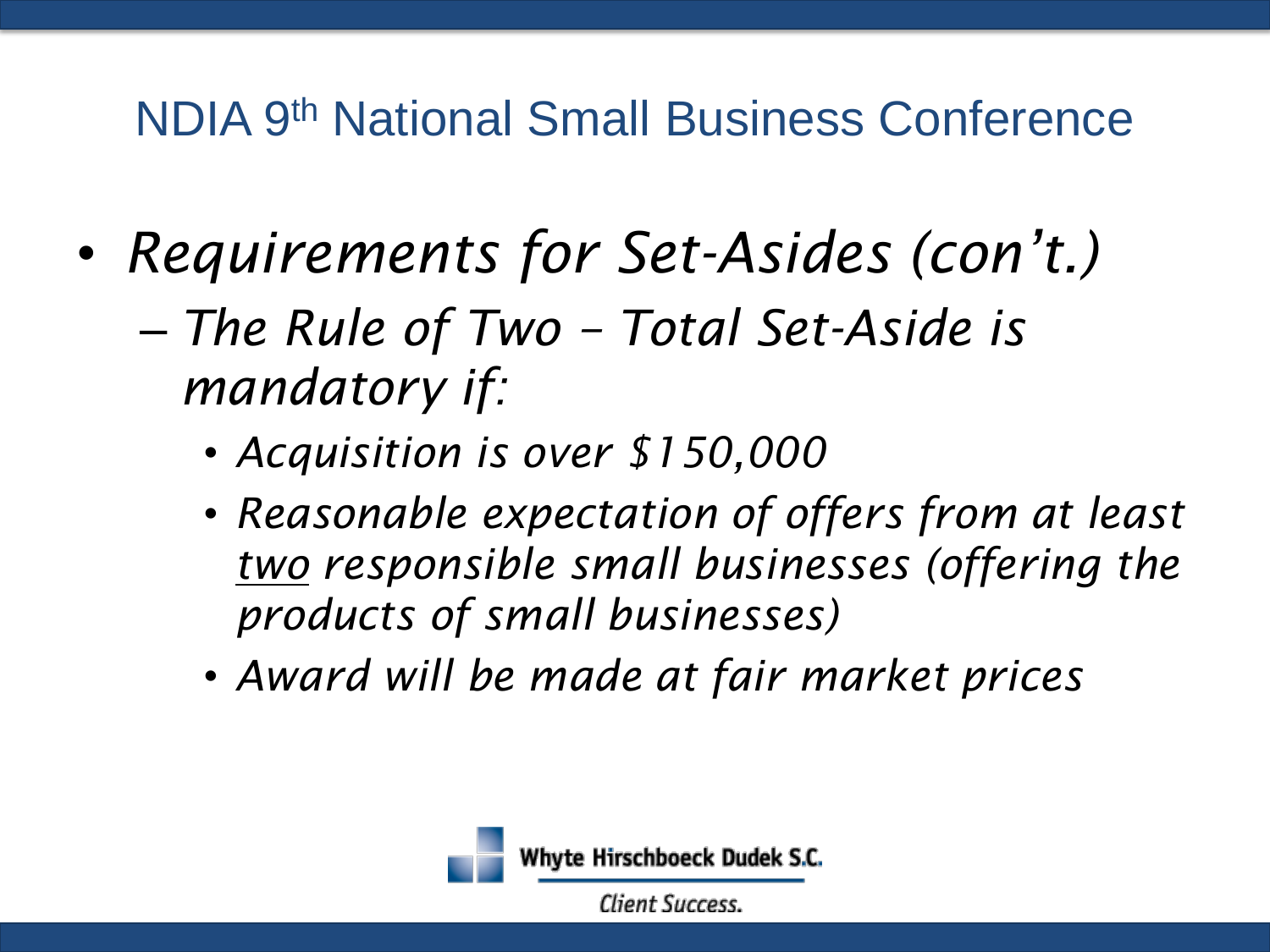- *Total versus Partial Set-Asides*
	- *Rule of Two applies to total set-asides*
	- *Partial set-asides shall be made when:*
		- *Total set-aside is not appropriate*
		- *The procurement is severable*
		- *"One or more" small businesses have the technical competence to perform at fair market price*
		- *Simplified acquisition procedures are not involved*



Whyte Hirschboeck Dudek S.C.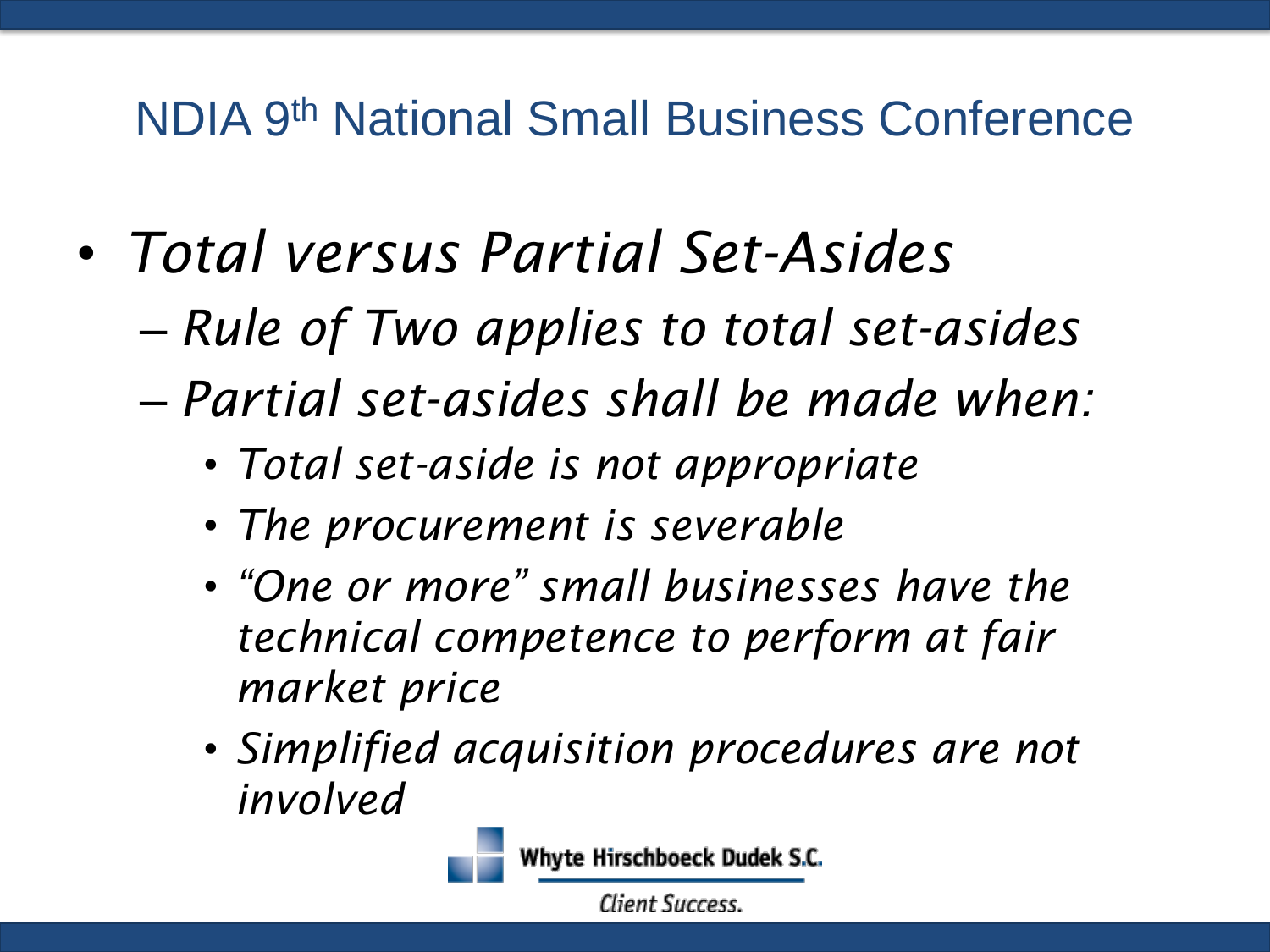- *Partial Set-Aside Award Process*
	- *Awards made on non-set-aside portion first*
	- *CO negotiates with eligible concerns on the set-aside portion*
	- *Must submit offers on both portions*
	- *Eligibility for both portions can't be basis for reduction in price*



Whyte Hirschboeck Dudek S.C.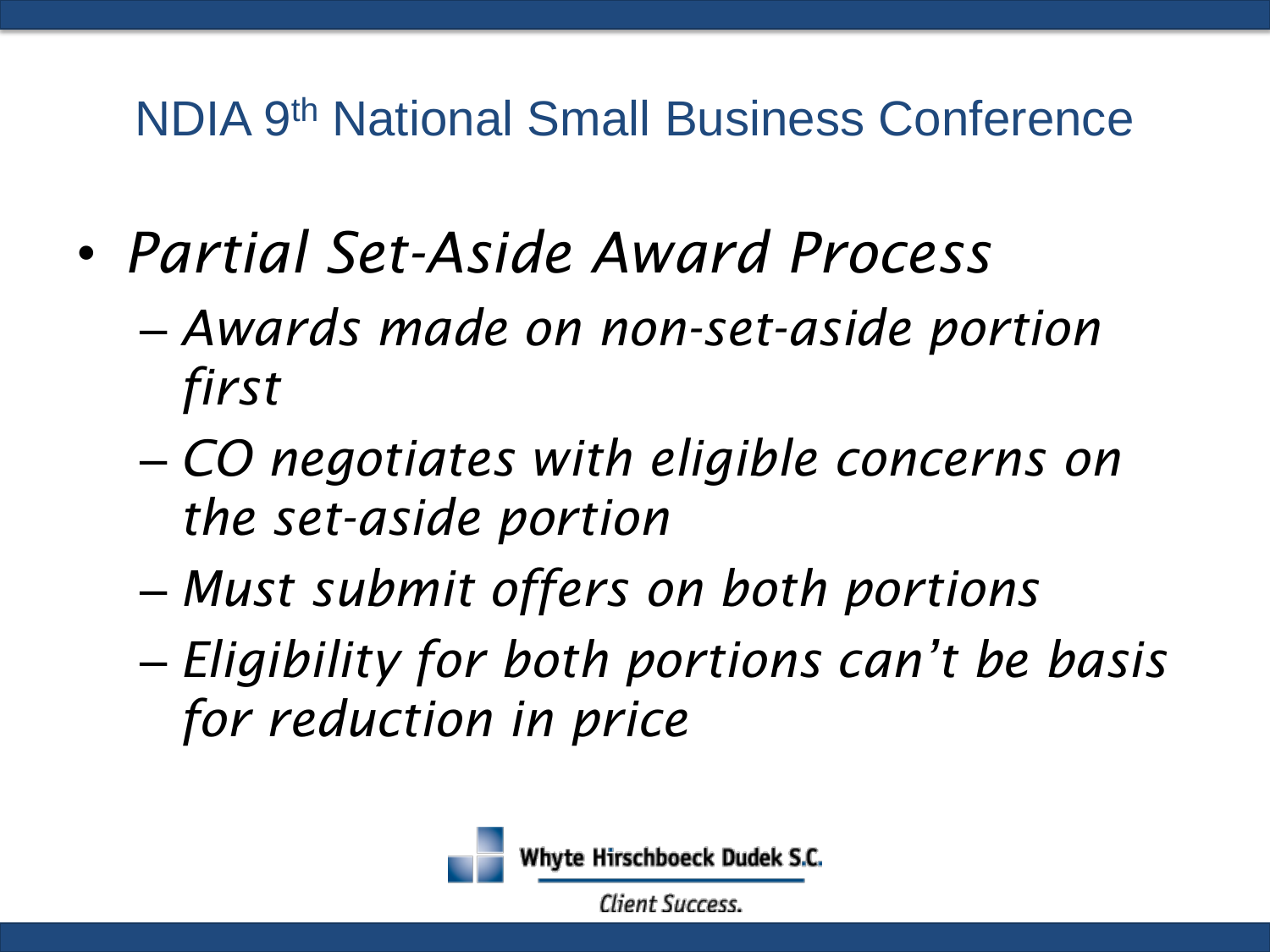- *Insufficient Reasons for Not Setting Aside*
	- *Small businesses received previous contracts*
	- *The item is covered by the Industrial Readiness Planning Program or QPL*
	- *Offers are needed in less than 30 days*
	- *Acquisition is classified*
	- *Agency is meeting its small business contract percentage*
	- *"Brand name or equal" item is required*



Whyte Hirschboeck Dudek S.C.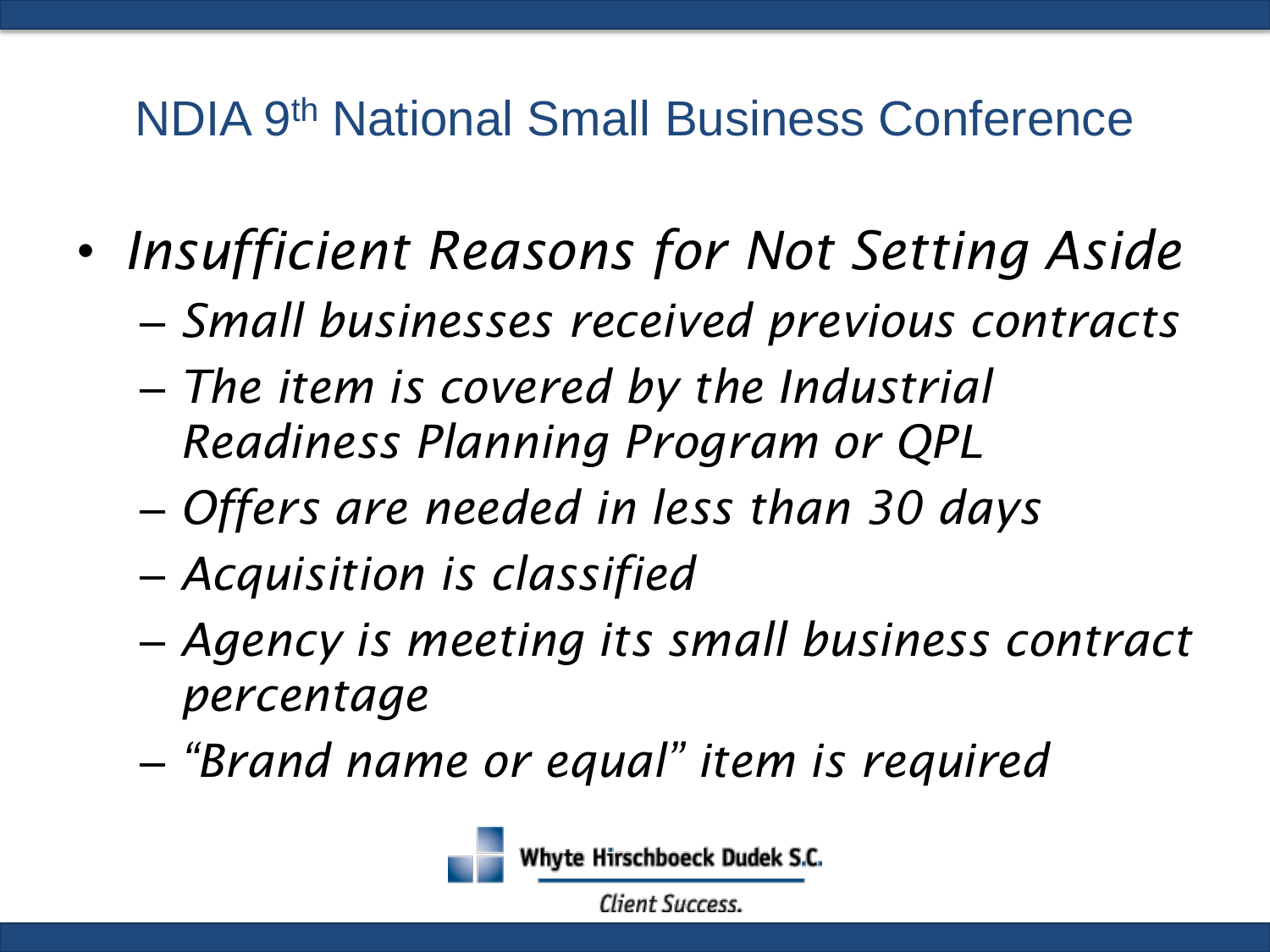- *Small business strategies*
	- *Active monitoring of acquisitions*
		- *Early involvement in the process*
	- *Aggressive identification of set-aside opportunities*
	- *Awareness of other likely small business offerors*
	- *Alertness to competitors' affiliation issues*

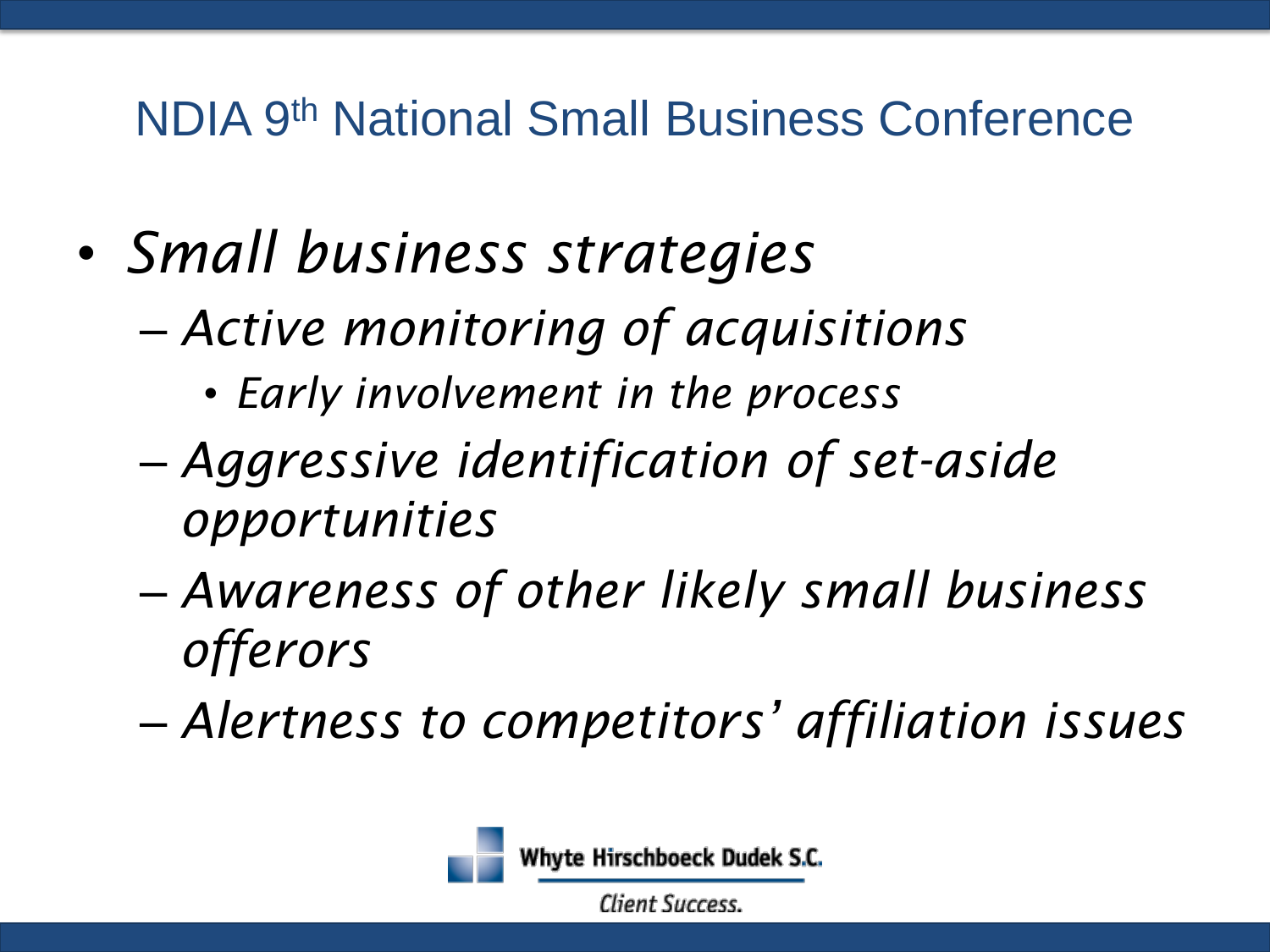- *Small business strategies (con't.)*
	- *Advocacy with COs and SBA representatives*
	- *Congressional inquiries*
	- *NAICS code challenges*
	- *Push for partial set-asides*
		- *"one or more" small business with capability*

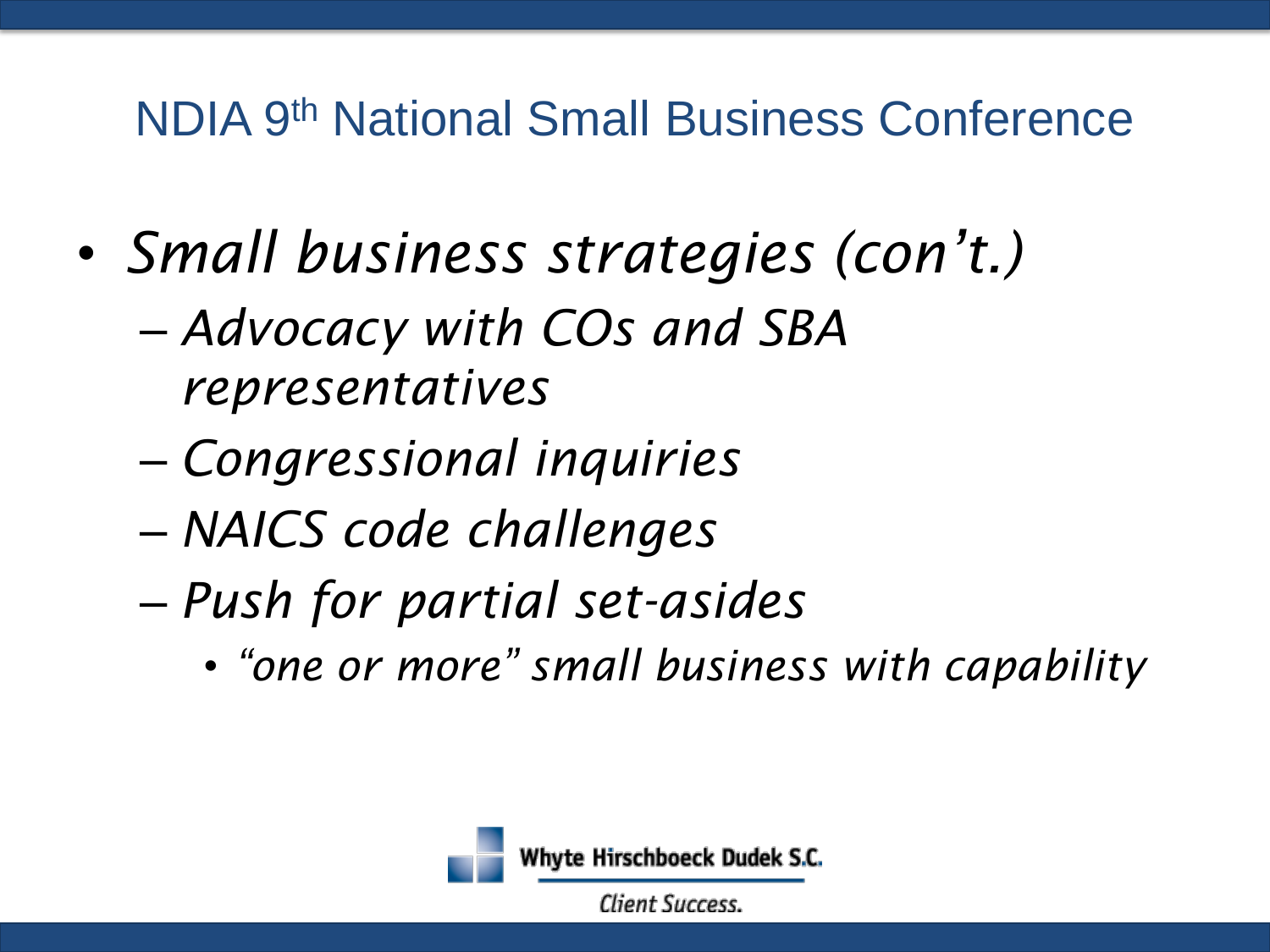- *Small business strategies (con't.)*
	- *Size challenges*
	- *Status challenges*
	- *Responsibility determination challenges*
	- *GAO protests*
		- *Failure of agency to set aside*
		- *GAO will not hear protests regarding affirmative determinations of responsibility, SBA issues.*



Whyte Hirschboeck Dudek S.C.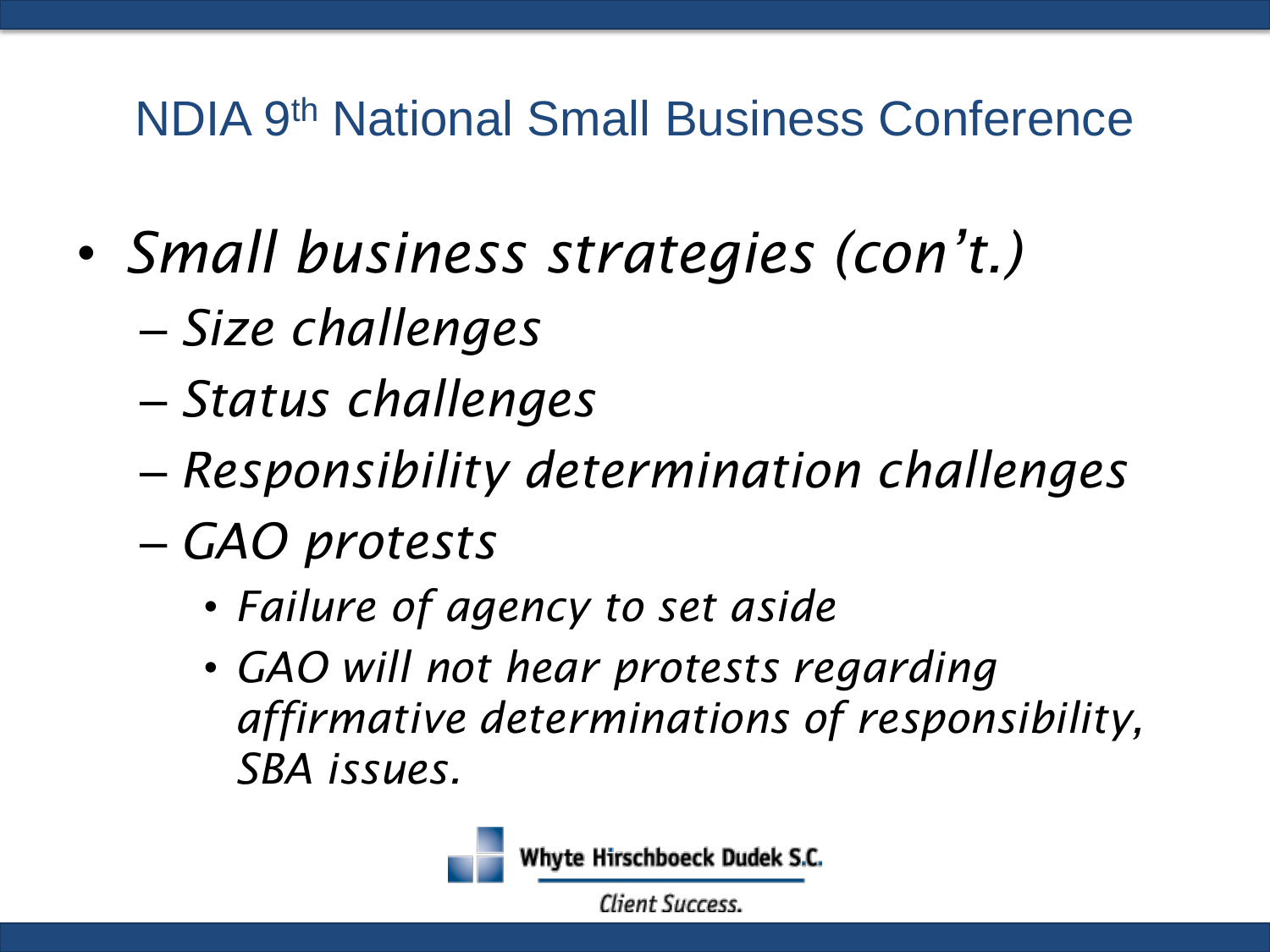- *SBA's Affiliation Rules*
	- *Ownership, management, previous relationships*
	- *Stock ownership*
	- *Identity of interests*
	- *Newly organized concern*
	- *Joint ventures*
	- *Ostensible subcontractor*



Whyte Hirschboeck Dudek S.C.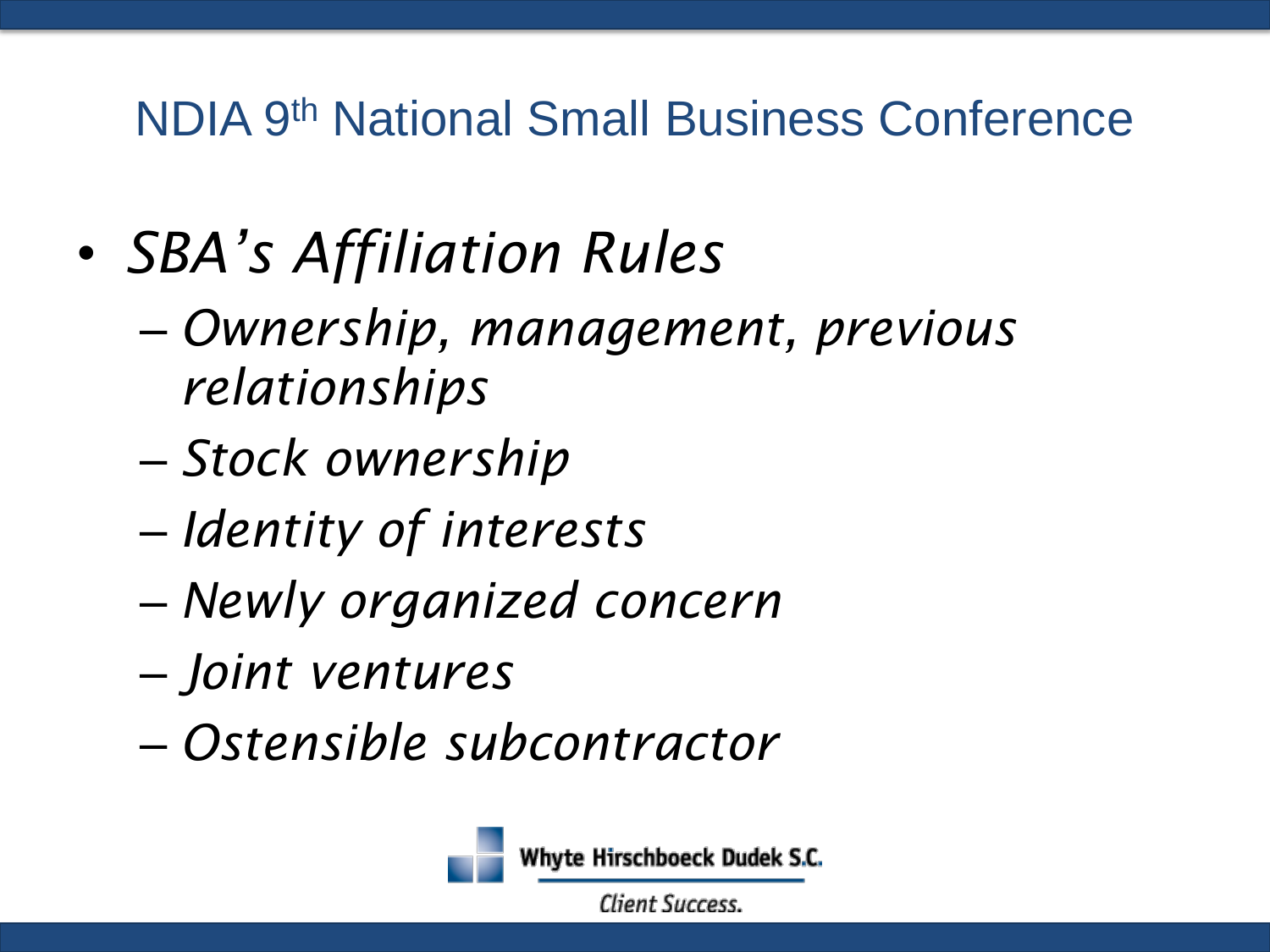# *QUESTIONS*